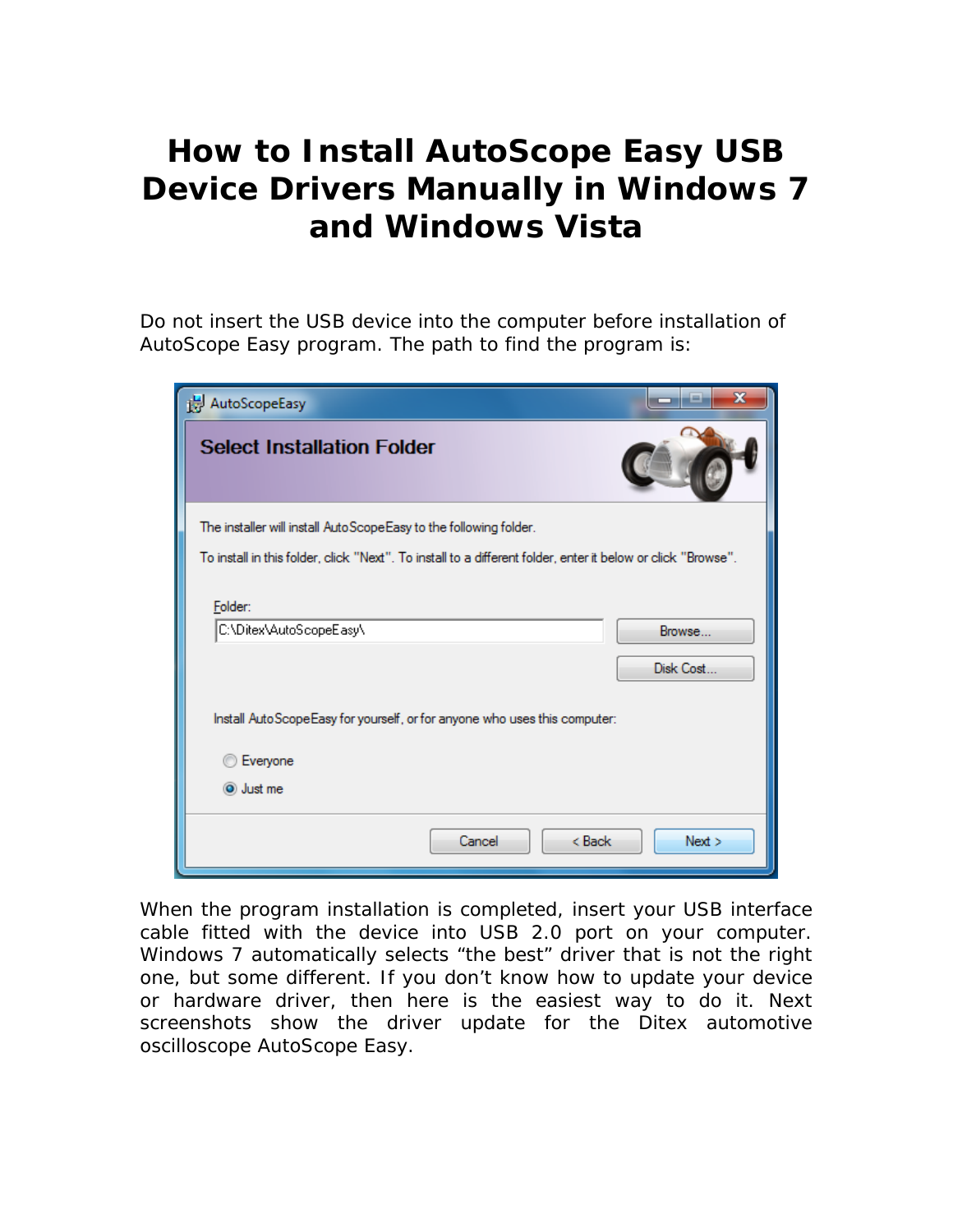Go to **Start** menu, right-click on **Computers** and select **Manage**. This will bring the **Computer Management** window, now on the left sidebar select **Device Manager** as shown in the screenshot below.



Now, simply select the device which driver you want to update. Go to **AutoScope - Ditex** USB Device:

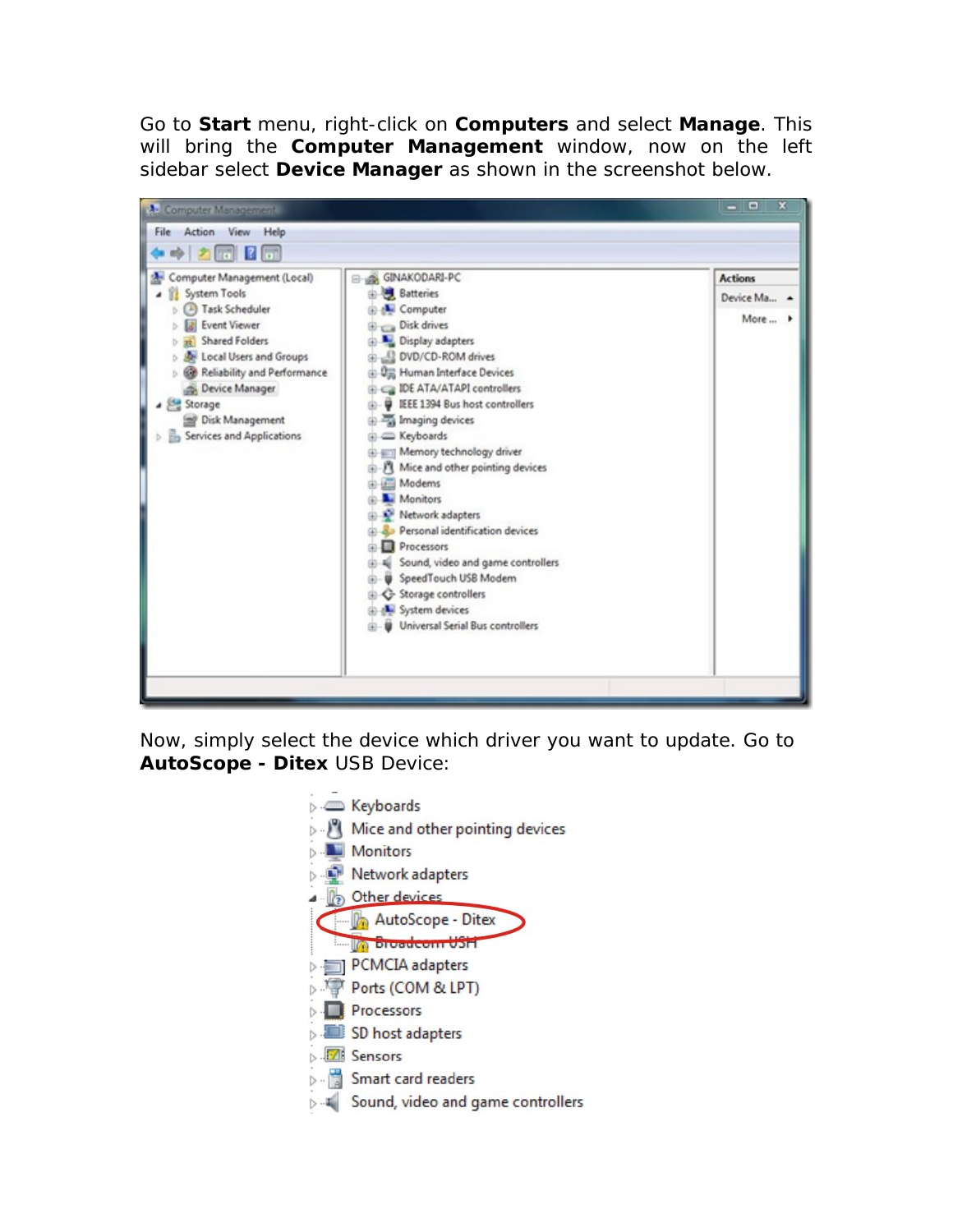Right click on device's name and finally click **Update Driver** as shown in the screenshot below.

| AutoScope - Ditex Properties | $\mathbf{x}$                                                                                    |
|------------------------------|-------------------------------------------------------------------------------------------------|
| Driver<br>General<br>Details |                                                                                                 |
| Auto Scope - Ditex           |                                                                                                 |
| Driver Provider:             | Unknown                                                                                         |
| Driver Date:                 | Not available                                                                                   |
| Driver Version:              | Not available                                                                                   |
| Digital Signer:              | Not digitally signed                                                                            |
| <b>Driver Details</b>        | To view details about the driver files                                                          |
| Update Driver.               | To update the driver software for this device.                                                  |
| Roll Back Driver             | If the device fails after updating the driver, roll<br>back to the previously installed driver. |
| <b>Disable</b>               | Disables the selected device                                                                    |
| Uninstall                    | To uninstall the driver (Advanced).                                                             |
|                              | OK<br>Cancel                                                                                    |

Once you did it a window will open like the one shown below:

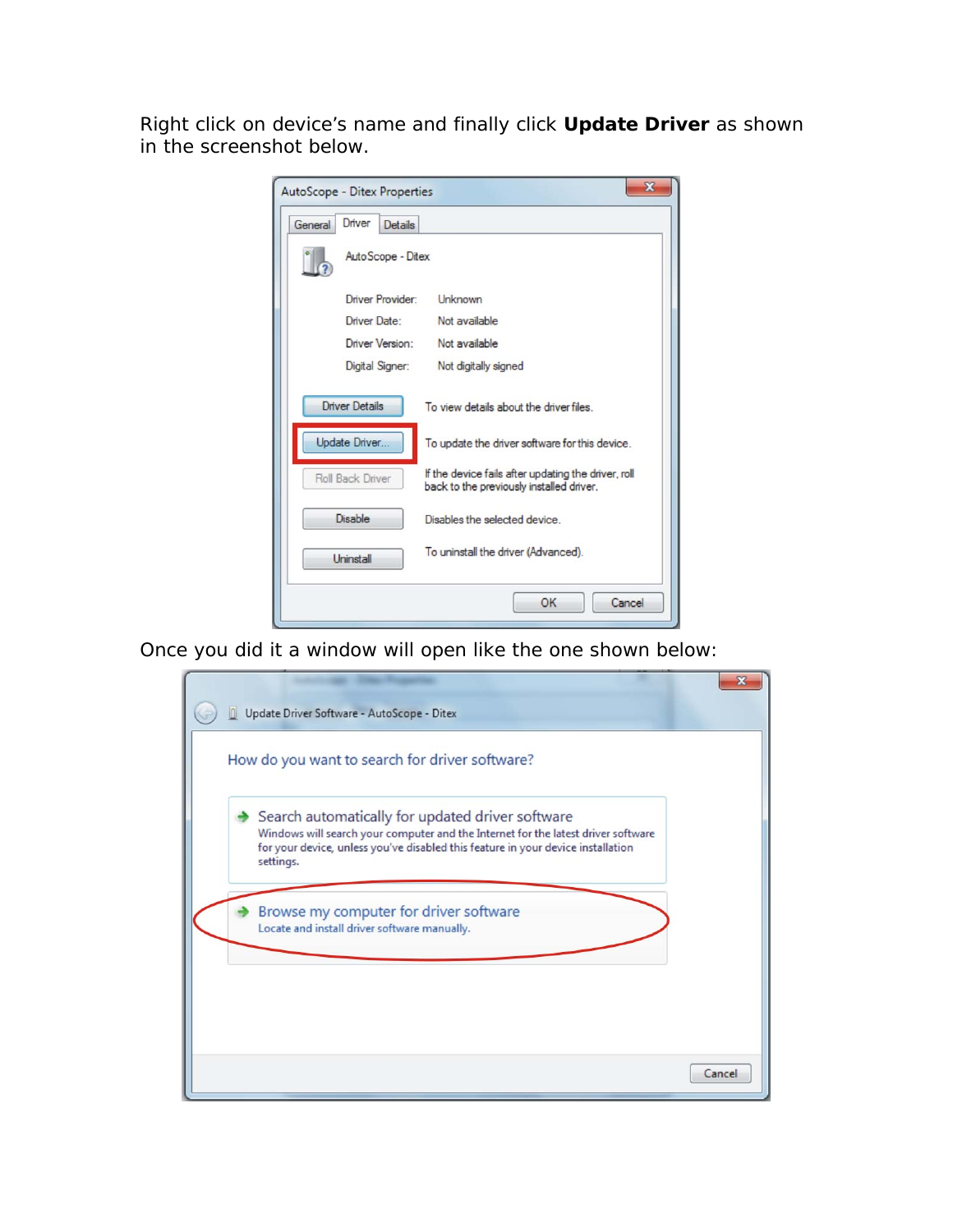There are two options here, if you want to install a driver that came with your device or hardware, and then select **Browse…** my computer for driver software. It will then open a window similar like the one shown below:

| Update Driver Software - AutoScope - Ditex                                                                                                                                                           |        |
|------------------------------------------------------------------------------------------------------------------------------------------------------------------------------------------------------|--------|
| Browse for driver software on your computer                                                                                                                                                          |        |
| Search for driver software in this location:                                                                                                                                                         |        |
| C:\Ditex\AutoScopeEasy\USB_Drivers<br>Browse                                                                                                                                                         |        |
| Include subfolders                                                                                                                                                                                   |        |
| Let me pick from a list of device drivers on my computer<br>This list will show installed driver software compatible with the device, and all driver<br>software in the same category as the device. |        |
| <b>Next</b>                                                                                                                                                                                          | Cancel |

Click **Browse** and locate your driver in folder:

C:\Ditex\AutoScopeEasy\USB\_Drivers

Once it's done simply click Next and Windows 7 / Vista will start installing the driver.